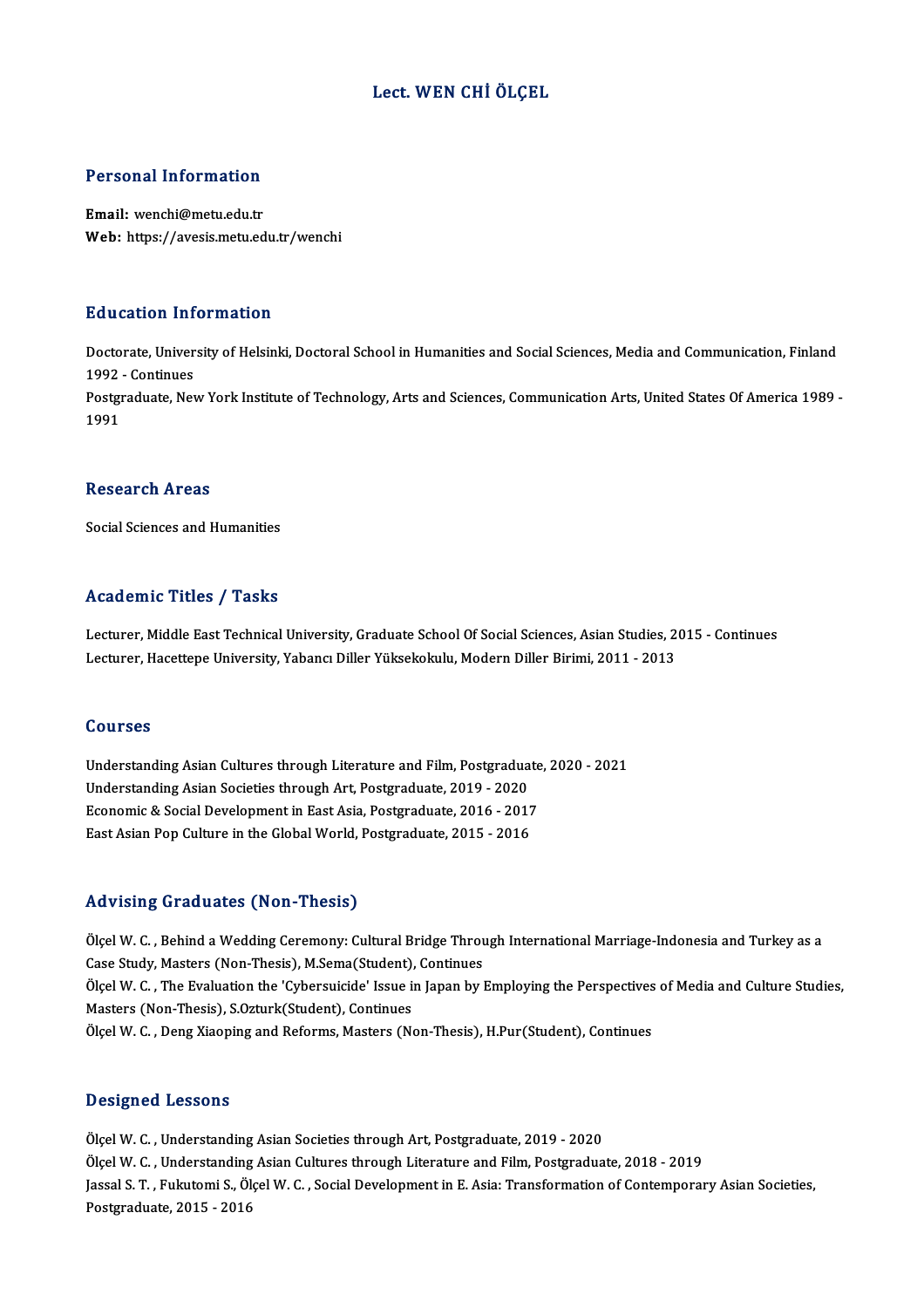# Books&Book Chapters

ooks & Book Chapters<br>I. Seeking Chinese in Ankara Village<br>Ölgel W. C Seeking<br>Seeking C<br>Ölçel W. C.<br>in: We Zei Seeking Chinese in Ankara Village<br>Ölçel W. C.<br>in: Wo Zai Wo Cheng, Chang Feng, Editor, Linking Publishing Company, Taipei, pp.81-84, 2018<br>Jelamia Eunaral Ölçel W. C.<br>in: Wo Zai Wo Che<br>II. Islamic Funeral<br>Ölçel W. C. in: Wo Zai<br>I<mark>slamic F</mark>u<br>Ölçel W. C.<br>in: Shi Jia N Islamic Funeral<br>Ölçel W. C.<br>in: Shi Jie Mei Ru Si, Jing ji, Editor, Linking Publishing Company, Taipei, pp.64-66, 2016<br>Mu Turkish Davs III. My Turkish Days<br>Ölçel W. C. in: Shi Jie N<br><mark>My Turki</mark>s<br>Ölçel W. C.<br>in: Yiang L in: Xiang Lu, Lin Ting Ting, Editor, Shang Wu Publishing Company, Taipei, pp.79-85, 2015 IV. My Days in Finland ÖlçelW.C. in: Ou Zhou Chuan Shuo, Mai Sheng Mei, Editor, Showwe Publishing Company, Taipei, pp.189-193, 2010

# m: ou zhou chuan shuo, mai sheng mei, Editor, Showwe Publishing comp.<br>Refereed Congress / Symposium Publications in Proceedings

efereed Congress / Symposium Publications in Proceeding<br>I. How I Met Your Father: Chinese Women Immigrants in Turkey I. How I Met Your Father: Chinese Women Immigrants in Turkey Ölcel W. C. Knowledge & Politics in Gender & Women's Studies, Ankara, Turkey, 9 - 11 October 2015, pp.533-535

# Memberships / Tasks in Scientific Organizations

Association of Overseas Chinese Language Women Writers, Member, 2004 - Continues, Turkey Pressiece Chryce y Plache in Scientente of gammationis<br>Association of Overseas Chinese Language Women Writers, Member, 2004 - Continues, Turkey<br>Press Card. T.C. Başbakanlık Basın-Yayın ve Enformasyon Genel Müdürlüğü, (BYEG Associat<br>Press Ca<br>Turkey<br>Associat Press Card. T.C. Başbakanlık Basın-Yayın ve Enformasyon Genel Müdürlüğü, (BYEGM), Member, 2<br>Turkey<br>Association of Chinese Language Writers in Europe , Board Member, 1999 - Continues, Germany

Association of Chinese Language Writers in Europe , Board Member, 1999 - Continues, Germany<br>Tasks In Event Organizations

Tasks In Event Organizations<br>Ölçel W. C. , The manifestation of my characters' inner world and the spatiality—What has East Asian cinema taught me<br>(Pinar Yorgangoğlu), Art Activities, Ankara Turkey, Meyre 2022 (Pushs III EV SIL OF Gammations)<br>(Pushs) (Pushs), The manifestation of my characters' inner world and<br>(Push W. G., TSAL Ming Linne's Cinema (Omen Canoğlu), Art Activi Ölçel W. C. , The manifestation of my characters' inner world and the spatiality—What has East Asi<br>(Pinar Yorgancioğlu), Art Activities, Ankara, Turkey, Mayis 2022<br>Ölçel W. C. , TSAI Ming Liang's Cinema (Ömer Çapoğlu), Art (Pınar Yorgancıoğlu), Art Activities, Ankara, Turkey, Mayıs 2022<br>Ölçel W. C. , TSAI Ming Liang's Cinema (Ömer Çapoğlu), Art Activities, Ankara, Turkey, Nisan 2021<br>Ölçel W. C. , Poetic Realism in East Asian Cinema (Serdar Ö

# **Edit Congress and Symposium Activities**

Edit Congress and Symposium Activities<br>The Poetic Realism in Asian Cinema, Moderator, Ankara, Turkey, 2020<br>Science Fiction in China, Attordee, Ankara, Turkey, 2019 Science Songs Coo and Sympoordin receivered<br>The Poetic Realism in Asian Cinema, Moderator, Ankara, '<br>Science Fiction in China, Attendee, Ankara, Turkey, 2018 Science Fiction in China, Attendee, Ankara, Turkey, 2018<br>Technological Renovation in PRC- The Case of Huawei, Moderator, Ankara, Turkey, 2018 Science Fiction in China, Attendee, Ankara, Turkey, 2018<br>Technological Renovation in PRC- The Case of Huawei, Moderator, Ankara, Turkey,<br>2016 Conference of Teaching Sinology in Turkey, Panelists, Ankara, Turkey, 2016<br>2015 Technological Renovation in PRC- The Case of Huawei, Moderator, Ankara, Turkey<br>2016 Conference of Teaching Sinology in Turkey, Panelists, Ankara, Turkey, 2016<br>2015 Conference of Teaching Sinology in Turkey, Panelists, Anka 2016 Conference of Teaching Sinology in Turkey, Panelists, Ankara, Turkey, 2016<br>2015 Conference of Teaching Sinology in Turkey, Panelists, Ankara, Turkey, 2015<br>Knowledge & Politics in Gender & Women's Studies, Panelists, A 2015 Conference of Teaching Sinology in Turkey, Panelists, Ankara, Turkey, 2015<br>Knowledge & Politics in Gender & Women's Studies, Panelists, Ankara, Turkey, 2015<br>26th Conference of the Japan Anthropology Workshop (JAWS), A Knowledge & Politics in Gender & Women's Studies, Panelists, Ankara, Turkey, 20<br>26th Conference of the Japan Anthropology Workshop (JAWS), Attendee, İstanbı<br>Conference of Teaching Sinology Abroad, Invited Speaker, Ankara, 26th Conference of the Japan Anthropology Workshop (JAWS), Attendee, İstanbu<br>Conference of Teaching Sinology Abroad, Invited Speaker, Ankara, Turkey, 2012<br>2011 Conference of Teaching Sinology in Turkey, Attendee, Ankara, T